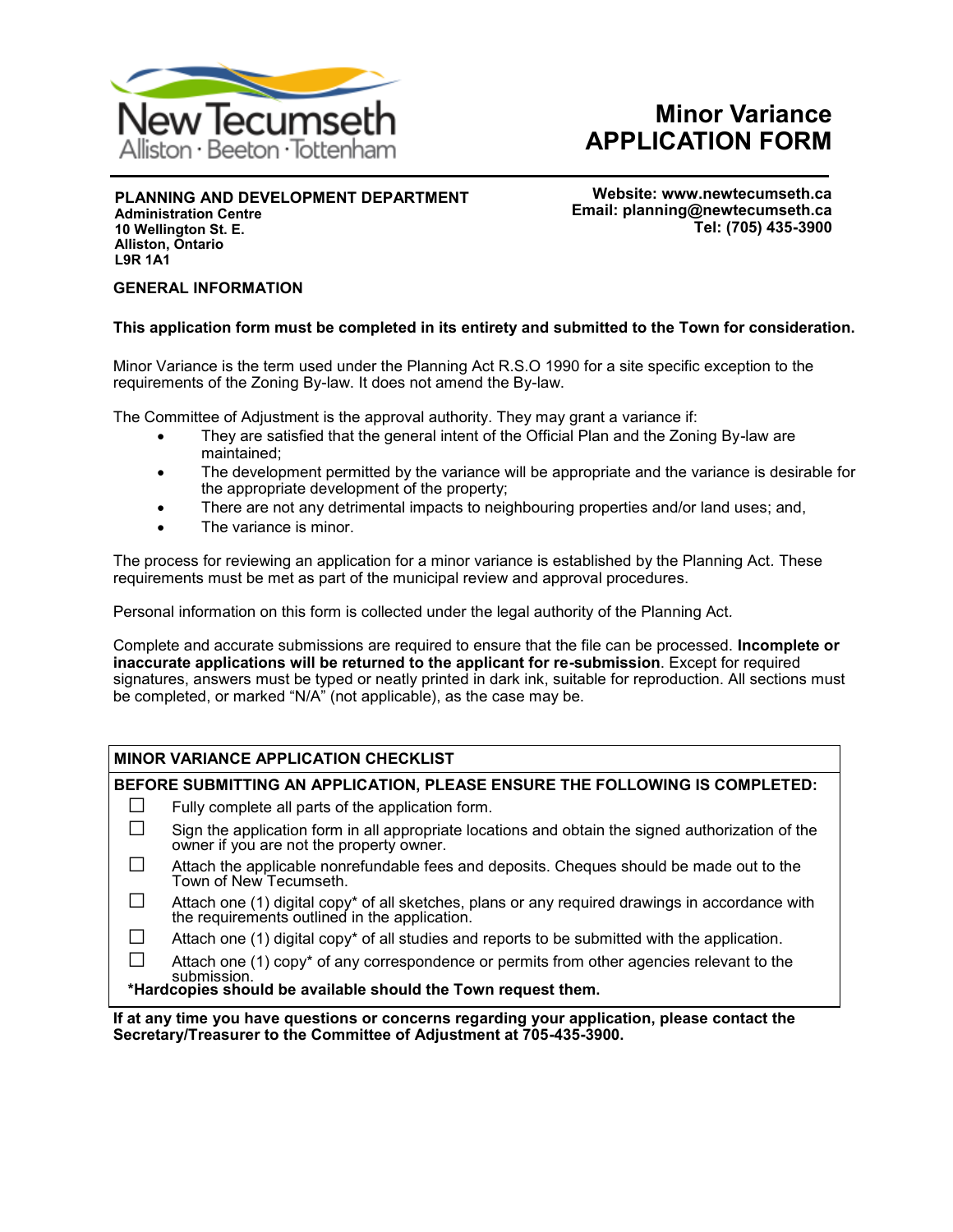## **OUTLINE OF MINOR VARIANCE APPLICATION REVIEW AND APPROVAL PROCESS**

**The following is a brief description of the Committee of Adjustment process which provides information on how to ensure that the application is reviewed as efficiently as possible:**

#### **Step 1 Application Pre-consultation**

All applicants are encouraged to arrange a pre-consultation meeting with the Planning and Development Department. Pre-consultation assists the applicant in making the appropriate submission. During the pre-consultation meeting, applicants will be provided with relevant information regarding the proposal including the policies and requirements of the Town and how they may impact the proposal. Applicants will also be advised with regard to related approvals, and other agencies that could be consulted with to obtain further information.

#### **Step 2 Submission of Application and Initial Review**

**Applications will not be officially accepted until they are deemed complete.** It is required that one (1) digital copy of the application be filed with the Planning and Development Department (hardcopy should be available upon request). When an application has been submitted it will be reviewed to ensure that it is complete and that all relevant information and fees have been submitted. The application must be accompanied by a plan as prescribed in this application. The Planning and Development Department may require that the plan be signed by an Ontario Land Surveyor. If the subject property has joint ownership, signatures of all joint owners, are required on the application.

#### **Step 3 Comprehensive Review**

Following the initial review and on the determination that the application is complete and accurate, a comprehensive review will take place. At this time the application will be reviewed by all relevant Town departments and may also be reviewed by the Town's solicitor. During this process the application will also be circulated to other review agencies as applicable. As this process takes place, applicants may be advised of additional submission requirements to address any issues which may arise.

The comprehensive review process also includes public input. Information concerning the application will be circulated to adjacent property owners and interest groups and the applicant will be required to post a sign on the property. It is the responsibility of the applicant to ensure that the sign is posted in accordance with the instructions attached to this application, and that the sign stays in place for the required posting period. Failure to do so will require that this process be repeated resulting in unnecessary delays to the processing of the application.

Toward the completion of the comprehensive review period, the Town Planning and Development Department will prepare a report for the Committee of Adjustment with a recommendation on the proposed application.

#### **Step 4 Committee of Adjustment Meeting and Application Decision**

Following any necessary public consultation and the preparation of staff comments, the Committee of Adjustment will meet and make a decision regarding the application. It is advised that the applicant be present at the meeting in order to answer any questions of the Committee or the public.

Following the Committee's decision, a notice of decision will be circulated. If the project is approved, applicants will be informed of the approval and any conditions which are required to be completed. If the application is refused, applicants will be informed of the decision and the reasons for the decision, as well as any opportunity available for appealing the decision.

**All decisions regarding the application are subject to an appeal period of 20 days during which an appeal may be filed by applicants, agencies, interest groups and/or the public to the OLT.** If a decision is appealed, applicants will be contacted to discuss the appeal and it's implications on the proposal.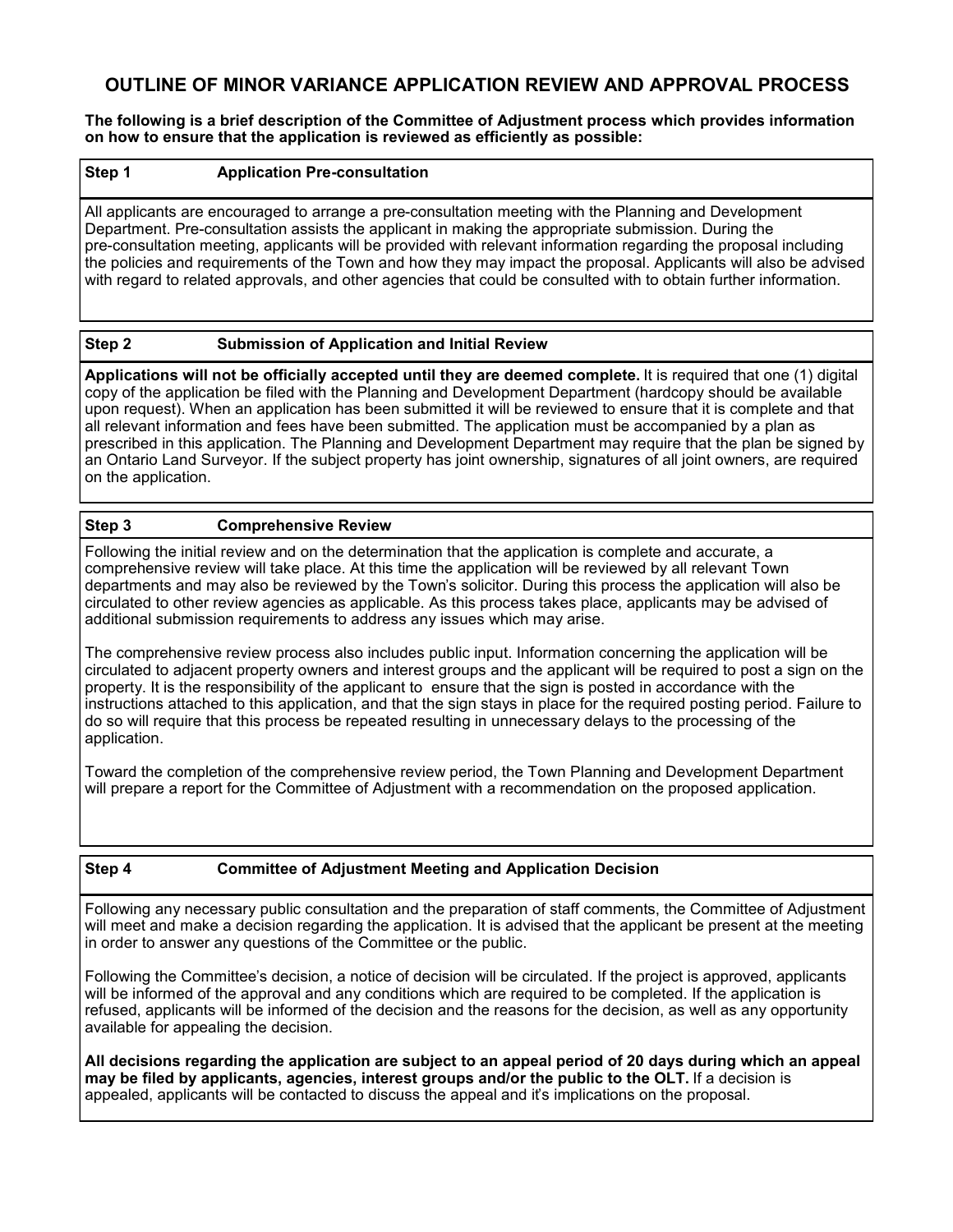#### **APPLICATION FOR MINOR VARIANCE**

| 1. Applicant Information :                                               | FOR OFFICE USE ONLY<br><b>File No.:</b>                                                         |  |  |  |  |
|--------------------------------------------------------------------------|-------------------------------------------------------------------------------------------------|--|--|--|--|
|                                                                          | All communication will be directed to the Prime Contact only. Please indicate who this will be. |  |  |  |  |
| <b>Prime Contact:</b>                                                    |                                                                                                 |  |  |  |  |
|                                                                          |                                                                                                 |  |  |  |  |
|                                                                          |                                                                                                 |  |  |  |  |
| a) Registered Owner(s) Name(s):                                          |                                                                                                 |  |  |  |  |
|                                                                          |                                                                                                 |  |  |  |  |
|                                                                          |                                                                                                 |  |  |  |  |
|                                                                          |                                                                                                 |  |  |  |  |
| Address:                                                                 | Mailing Address (If Different):                                                                 |  |  |  |  |
|                                                                          |                                                                                                 |  |  |  |  |
|                                                                          |                                                                                                 |  |  |  |  |
| Telephone:                                                               | Fax:                                                                                            |  |  |  |  |
|                                                                          |                                                                                                 |  |  |  |  |
| Email Address:                                                           |                                                                                                 |  |  |  |  |
| Date Subject Land was acquired by current owner:                         |                                                                                                 |  |  |  |  |
|                                                                          |                                                                                                 |  |  |  |  |
| Date of the Application :                                                |                                                                                                 |  |  |  |  |
| Are the subsurface rights and the surface rights held by the same owner? | <b>YES</b><br><b>NO</b><br><b>or</b>                                                            |  |  |  |  |
| If NO, who owns the rights? Please provide contact information.          |                                                                                                 |  |  |  |  |
|                                                                          |                                                                                                 |  |  |  |  |
|                                                                          |                                                                                                 |  |  |  |  |
| b) Agents Name:                                                          |                                                                                                 |  |  |  |  |
|                                                                          |                                                                                                 |  |  |  |  |
|                                                                          |                                                                                                 |  |  |  |  |
| Solicitor<br>Planner<br>Other:<br>П<br>П                                 |                                                                                                 |  |  |  |  |
| Address:                                                                 |                                                                                                 |  |  |  |  |
|                                                                          |                                                                                                 |  |  |  |  |
|                                                                          |                                                                                                 |  |  |  |  |
| Telephone:                                                               | Fax:                                                                                            |  |  |  |  |
| Cell Phone:                                                              |                                                                                                 |  |  |  |  |
| Email Address:                                                           |                                                                                                 |  |  |  |  |
|                                                                          |                                                                                                 |  |  |  |  |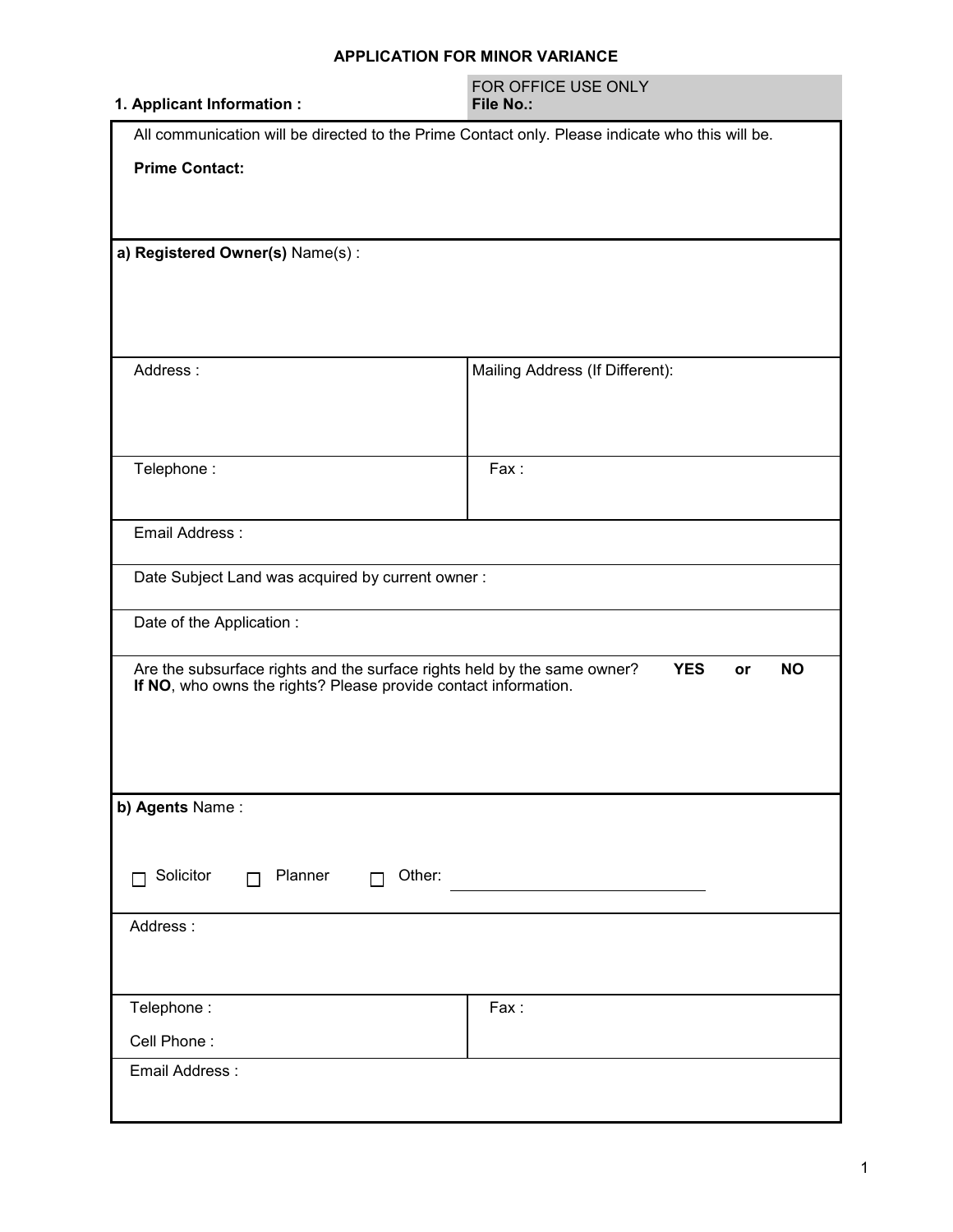| 2. Description of Subject Property                           |                                                      |                                                                                                                                                                                                              |
|--------------------------------------------------------------|------------------------------------------------------|--------------------------------------------------------------------------------------------------------------------------------------------------------------------------------------------------------------|
| a) Lot(s)/Blocks(s):                                         |                                                      | b) Concession(s):                                                                                                                                                                                            |
| c) Registered Plan No.:                                      |                                                      | d) Civic Address:                                                                                                                                                                                            |
| e) Roll Number(s):                                           |                                                      | f) Lot Frontage $(m)$ :                                                                                                                                                                                      |
| f) Lot Area $(m^2)$ :                                        |                                                      | h) Lot Depth (m) :                                                                                                                                                                                           |
| i) Former Municipality of:                                   | $\Box$ Alliston<br>$\Box$<br>$\Box$ Adjala<br>$\Box$ | <b>Beeton</b><br>Tecumseth<br>Tottenham<br>Tosorontio<br>$\Box$<br>Essa                                                                                                                                      |
|                                                              |                                                      | j) Are there any easements or restrictive covenants affecting the subject lands?<br><b>YES</b><br><b>NO</b><br>or<br>If yes, supply a copy of such documents and provide a brief description of its effect : |
| 3. Current and Proposed Land Use                             |                                                      |                                                                                                                                                                                                              |
| a) Current designation of the subject land in Official Plan: |                                                      |                                                                                                                                                                                                              |
| b) Current zoning of the subject land:                       |                                                      |                                                                                                                                                                                                              |
| c) Existing uses of the subject land:                        |                                                      |                                                                                                                                                                                                              |
| d) Length of time that the current uses have existed :       |                                                      |                                                                                                                                                                                                              |
| e) What are the existing uses of abutting properties?        |                                                      |                                                                                                                                                                                                              |
| 1) To the north:                                             |                                                      | $2)$ To the south:                                                                                                                                                                                           |
| 3) To the east :                                             |                                                      | 4) To the west:                                                                                                                                                                                              |
| f) Proposed uses of subject land :                           |                                                      |                                                                                                                                                                                                              |
| sions) :                                                     |                                                      | g) Nature and extent of the relief applied for from the zoning by-law (please provide section and dimen-                                                                                                     |
|                                                              |                                                      | h) Reasons why the proposed use cannot comply with the provisions of the zoning by-law (please be                                                                                                            |

very specific) :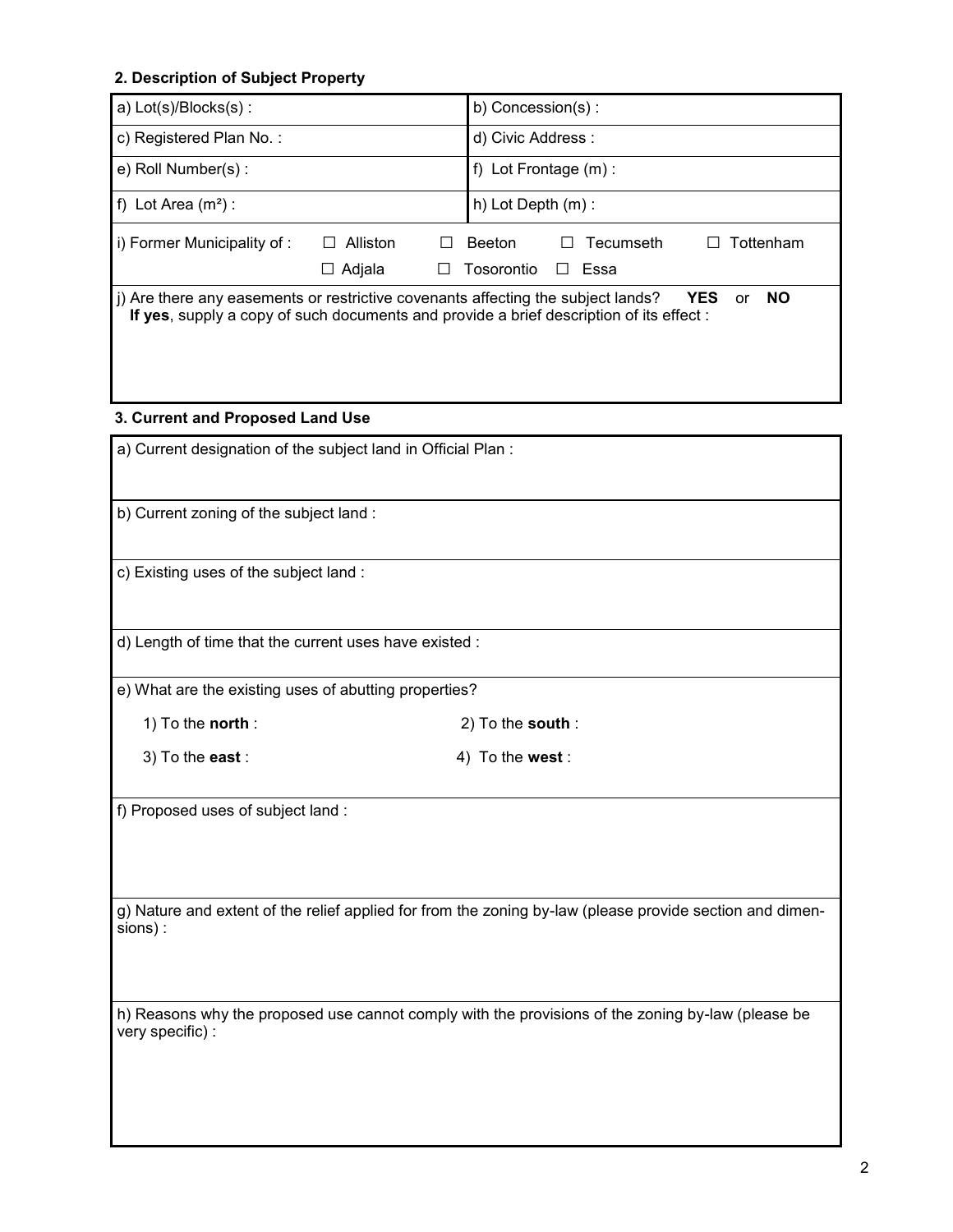#### **4. Existing and Proposed Structures** Please fill in appropriate information in the chart below. If more space is needed, please attach a separate page to this application.

| <b>Building Type:</b>                               |  |  |
|-----------------------------------------------------|--|--|
| <b>Existing or<br/>Proposed</b>                     |  |  |
| Date of<br><b>Construction</b>                      |  |  |
| <b>Ground Floor</b><br>Area $(m^2)$                 |  |  |
| <b>Gross Floor Area</b><br>(m <sup>2</sup> )        |  |  |
| Number of<br><b>Stories</b>                         |  |  |
| Width (m)                                           |  |  |
| Length (m)                                          |  |  |
| Height (m)                                          |  |  |
| <b>Use</b>                                          |  |  |
| <b>Setback from</b><br><b>Front Lot Line</b><br>(m) |  |  |
| <b>Setback from</b><br><b>Rear Lot Line</b><br>(m)  |  |  |
| <b>Setback from</b><br><b>Side Lot Lines</b><br>(m) |  |  |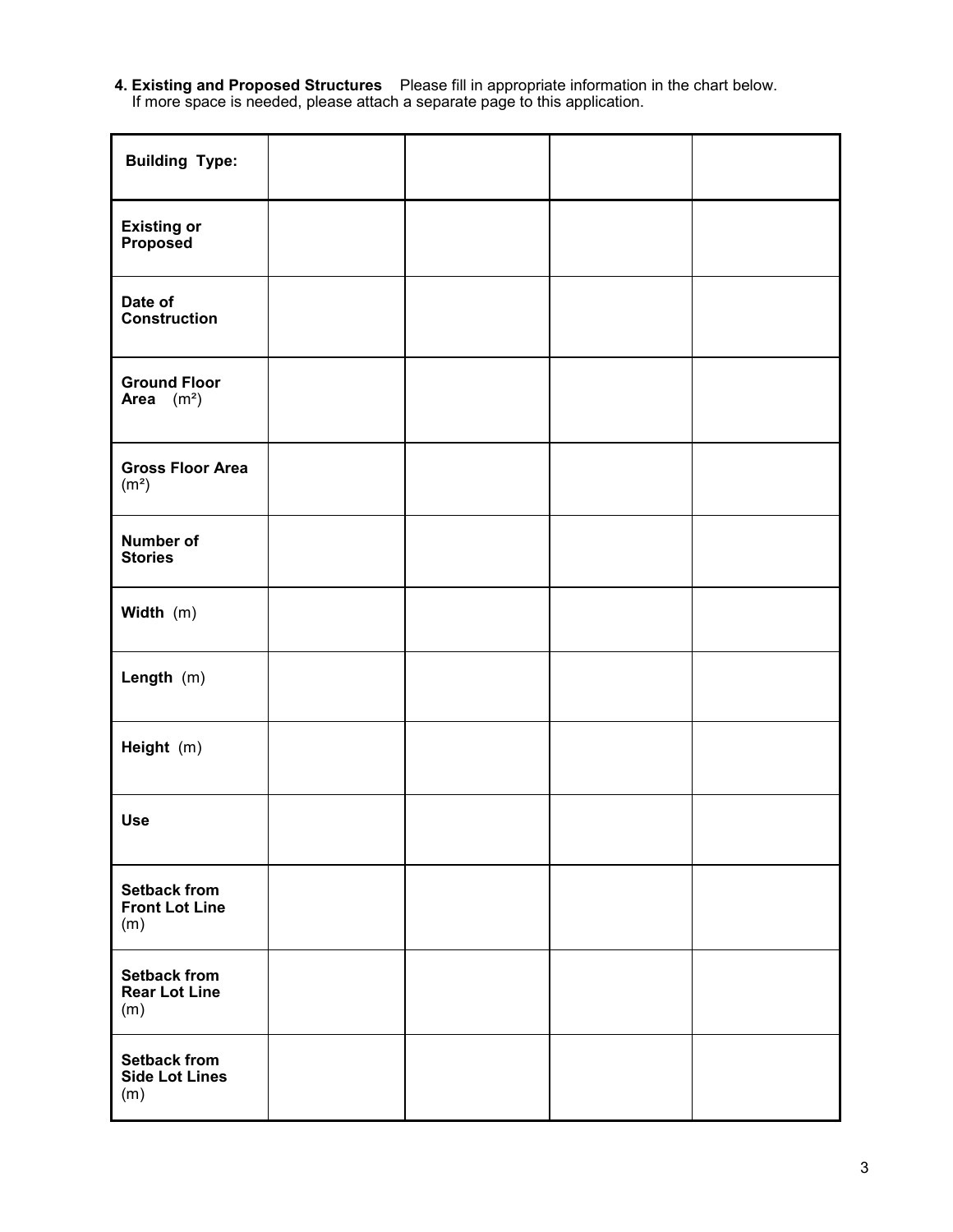**5. Servicing** Please check the appropriate box under each of the servicing options.

| Servicing                                                                                                                                                                                                                                               | <b>Type of Servicing</b>                               | <b>Existing</b> |                | <b>Proposed</b> |    |
|---------------------------------------------------------------------------------------------------------------------------------------------------------------------------------------------------------------------------------------------------------|--------------------------------------------------------|-----------------|----------------|-----------------|----|
|                                                                                                                                                                                                                                                         |                                                        | <b>Yes</b>      | $\overline{N}$ | Yes             | No |
|                                                                                                                                                                                                                                                         | Publicly owned and operated piped water<br>system      |                 |                |                 |    |
| <b>Water System</b>                                                                                                                                                                                                                                     | Privately owned and operated well                      |                 |                |                 |    |
|                                                                                                                                                                                                                                                         | Lake or other water body                               |                 |                |                 |    |
|                                                                                                                                                                                                                                                         | <b>Other Means</b>                                     |                 |                |                 |    |
|                                                                                                                                                                                                                                                         | Publicly owned and operated sanitary<br>sewage system  |                 |                |                 |    |
| Sewage                                                                                                                                                                                                                                                  | Privately owned and operated individual<br>septic tank |                 |                |                 |    |
| Disposal                                                                                                                                                                                                                                                | Privately owned and operated communal<br>septic system |                 |                |                 |    |
|                                                                                                                                                                                                                                                         | Privy                                                  |                 |                |                 |    |
|                                                                                                                                                                                                                                                         | Other means                                            |                 |                |                 |    |
| <b>Storm</b>                                                                                                                                                                                                                                            | <b>Storm Sewer</b>                                     |                 |                |                 |    |
| Drainage                                                                                                                                                                                                                                                | Ditches/Swales                                         |                 |                |                 |    |
|                                                                                                                                                                                                                                                         | Other:<br>Please Specify                               |                 |                |                 |    |
| Roads                                                                                                                                                                                                                                                   | Provincial Highway                                     |                 |                |                 |    |
|                                                                                                                                                                                                                                                         | Municipal Road - Maintained Year Round                 |                 |                |                 |    |
|                                                                                                                                                                                                                                                         | Municipal Road - Maintained Seasonally                 |                 |                |                 |    |
|                                                                                                                                                                                                                                                         | Other public road                                      |                 |                |                 |    |
|                                                                                                                                                                                                                                                         | Right of Way                                           |                 |                |                 |    |
| a) If access to the subject land is by private road, or if "other public road" or "right of way" was indicated,<br>indicate who owns the land or road, who is responsible for its maintenance and whether it is main-<br>tained seasonally or all year. |                                                        |                 |                |                 |    |
| <b>Servicing</b>                                                                                                                                                                                                                                        | <b>Type of Servicing</b>                               | <b>Existing</b> |                | <b>Proposed</b> |    |
|                                                                                                                                                                                                                                                         | Electricity                                            | <b>Yes</b>      | <b>No</b>      | <b>Yes</b>      | No |
| <b>Other Services</b>                                                                                                                                                                                                                                   | <b>School Bussing</b>                                  |                 |                |                 |    |
|                                                                                                                                                                                                                                                         | <b>Garbage Collection</b>                              |                 |                |                 |    |
|                                                                                                                                                                                                                                                         | <b>Natural Gas</b>                                     |                 |                |                 |    |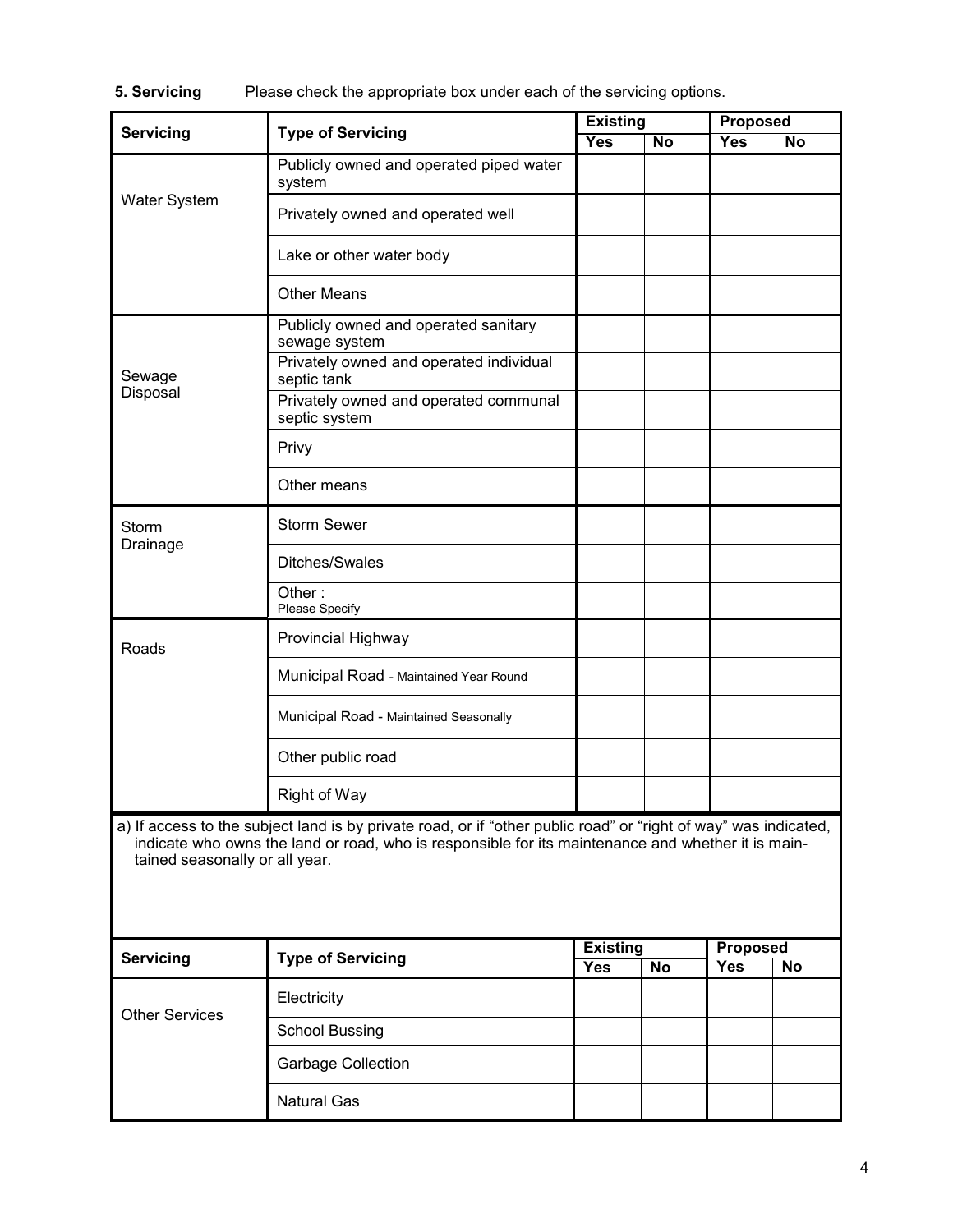#### **6. Pre-consultation**

| a) Which municipal departments/agencies have you pre-consulted with in regard to this application? |  |
|----------------------------------------------------------------------------------------------------|--|
| Please attach any relevant correspondence or briefs.                                               |  |

#### **7. Status of Other Planning Applications**

| a) Has the land ever been the subject of an application for approval of a plan of subdivision, consent or<br>any application under Section 45 of the Planning Act? |           |                                                                                                                                                                                    |  |
|--------------------------------------------------------------------------------------------------------------------------------------------------------------------|-----------|------------------------------------------------------------------------------------------------------------------------------------------------------------------------------------|--|
| <b>YES</b>                                                                                                                                                         | or        | <b>NO</b>                                                                                                                                                                          |  |
| application.                                                                                                                                                       |           | If yes, and if known, indicate the application file number and the decisions made on the                                                                                           |  |
|                                                                                                                                                                    |           |                                                                                                                                                                                    |  |
|                                                                                                                                                                    |           | b) Is the subject land also the subject of an application for site plan approval?                                                                                                  |  |
| <b>YES</b>                                                                                                                                                         | or        | <b>NO</b>                                                                                                                                                                          |  |
|                                                                                                                                                                    |           | If yes, and if known, indicate the file number and the status of the application.                                                                                                  |  |
|                                                                                                                                                                    |           | c) Has the owner previously applied for relief in respect of the subject property or is there any intentions<br>of applying for further relief in respect of the subject property? |  |
| <b>YES</b>                                                                                                                                                         | <b>or</b> | <b>NO</b>                                                                                                                                                                          |  |
| If yes, describe briefly:                                                                                                                                          |           |                                                                                                                                                                                    |  |

#### **8. Drawings and Additional Information**

a) **Please attach one (1) digital copy of sketch drawn to scale or survey** showing existing and proposed information:

- boundaries and dimensions of the subject land
- location, size and type of all existing and proposed buildings and structures on the subject land, indicating the distance of the buildings or structures from the front yard lot line, rear yard lot line and the side yard lot lines
- approximate location of all natural and artificial features on the subject land and on land that is adjacent to the subject land that, in the opinion of the applicant, may affect the application (i.e. buildings, railways, roads, watercourses, drainage ditches, river or stream banks, wetlands, wooded areas, wells and septic tanks)
- current uses on land that is adjacent to the subject land
- location, width and name of any roads within or abutting the subject land, indicating whether it is an unopened road allowance, a public traveled road, a private road or a right of way
- location and nature of any easement affecting the subject land

**Please refer to the attached example sketch.**

b) **Please also submit one (1) digital copy of all studies and reports** required to be submitted with this application or prepared in support of the application.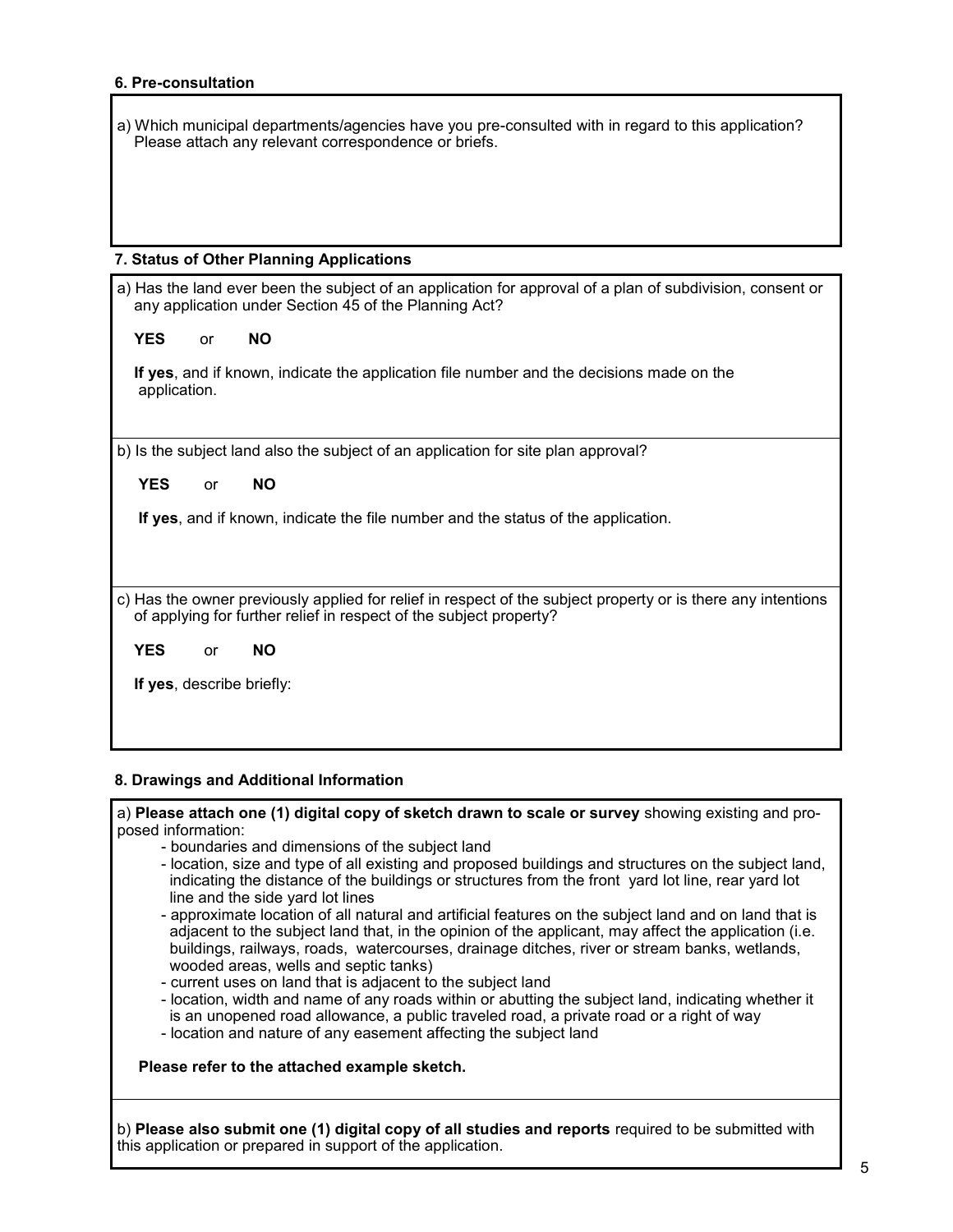## **Example Sketch**

#### **Your sketch must show the following information:**

- $\Box$  Legal description of property and roll number
- $\Box$  North Arrow (North should be to the top of the page)
- $\Box$  Lot frontage & depth measurements, and total size
- $\Box$  Proposed location, dimension, and size of the proposed lot in relation to the existing lot.
- $\Box$  Location of all land previously severed from land originally acquired by the current owner.
- $\Box$  Boundaries & dimensions of any land abutting the subject land that is owned by the applicant
- □ Existing uses on adjacent lands
- $\Box$  Location of topographical, natural & built features, including:
	- cliff edges, steep slopes
	- streams, wetlands, watercourses, ponds, drainage areas
	- woods, hedgerows, trees
	- agricultural fields and features
	- railway, hydro easements, trails, etc.
	- existing buildings, structures, etc.
- $\Box$  Location and distance from property line of all proposed and existing development, including:
	- buildings
	- accessory buildings, facilities, structures, including pools and decks
	- driveway, septic system, wells, etc.
	- parking areas, storage areas
	- cut &/or fill areas, berms, retaining walls, culverts, etc.
	- hydro, gas, phone, water, sewer services
	- sidewalks
- □ Measurements showing distance from proposed development to:
	- front, side and rear lot lines
	- any cliff edges, streams, woods fence lines, hedgerows, septic systems, etc.
	- any roads, railways, hydro corridors
- □ Sediment and erosion control measures
- $\Box$  Existing direction of drainage and swales
- $\Box$  Proposed changes in grade (filling, excavation, etc.)





#### **Failure to provide the requested information may result in your application being delayed.**

This information is being collected in accordance with the Planning Act*,* 1990, c.P.13, for the purpose of defining the development proposal. A site visit to the property may be conducted to review this application, without further notice in accordance with the Planning Act, 1990, C.p.13.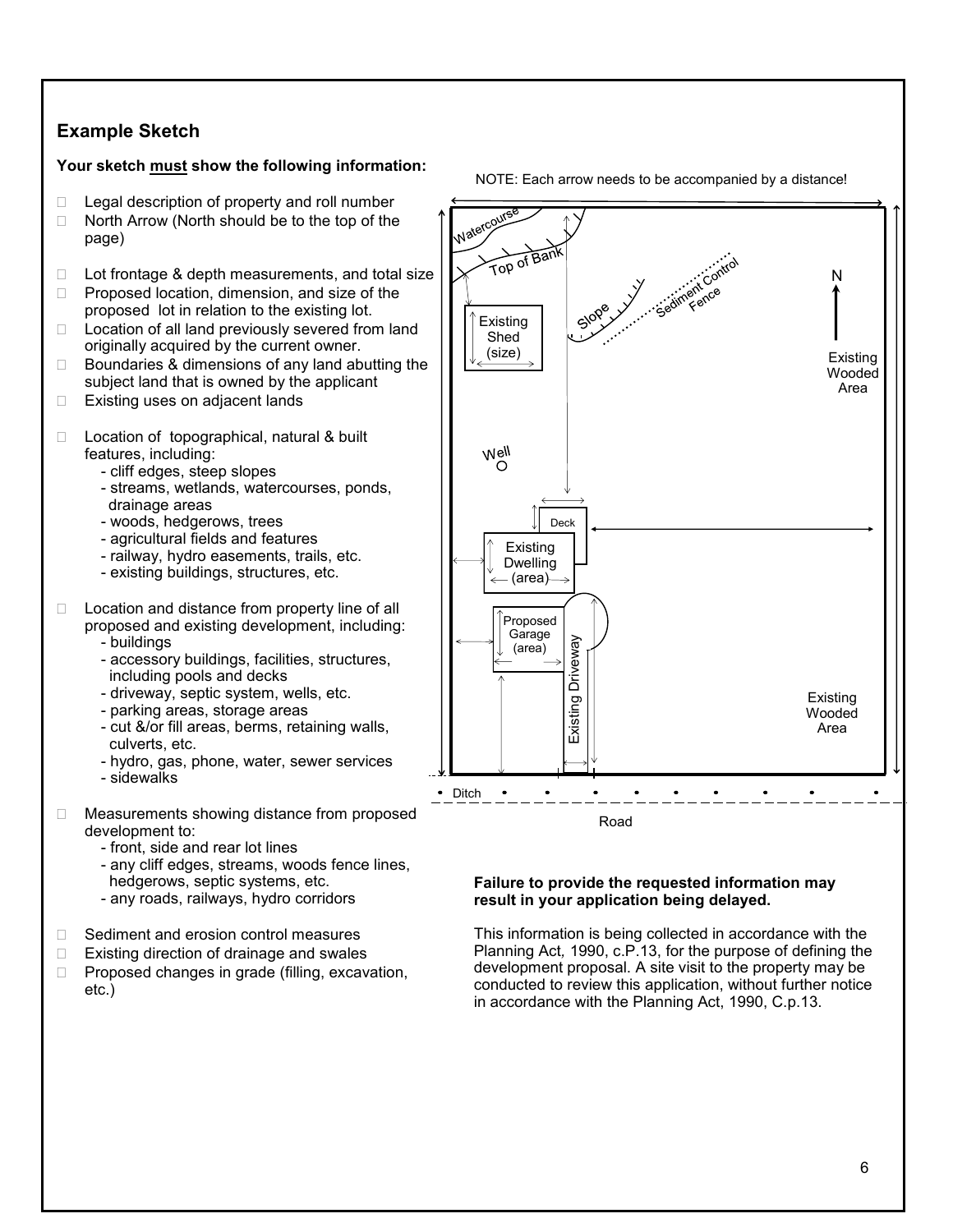#### **9. Owner's Authorization :**

Г

| I, (we)<br>(Name(s) of owner, individuals or company)                                                                             | being the registered owner(s) of the subject |
|-----------------------------------------------------------------------------------------------------------------------------------|----------------------------------------------|
| lands, hereby authorize<br>(Name of Agent)<br>minor variance application for approval.                                            | to prepare and submit a                      |
| Signature of Owner(s)<br>Note: If the owner is an incorporated company, the company seal shall be applied. If there is not a com- | Date                                         |
| pany seal, a statement of authority to bind is required.                                                                          |                                              |

### **10. Agreement on Costs :**

| I have enclosed the applicable application processing fees and deposits.                                                                                                                                                                                                                                                                                                                                                                                                                                                 |  |  |  |
|--------------------------------------------------------------------------------------------------------------------------------------------------------------------------------------------------------------------------------------------------------------------------------------------------------------------------------------------------------------------------------------------------------------------------------------------------------------------------------------------------------------------------|--|--|--|
| being the applicant for the<br>(Name of Applicant)<br>subject lands, hereby agree that notwithstanding that the agent may make payments on my behalf, I<br>shall be solely and fully responsible for paying all costs the municipality may incur in the processing of<br>this application. I further agree that such costs shall be paid promptly upon being invoiced by the Town,<br>failing which, such costs, and interest and administration fees, may be collected, which may include<br>recovering costs as taxes. |  |  |  |
| Signature of Applicant<br>Date                                                                                                                                                                                                                                                                                                                                                                                                                                                                                           |  |  |  |
|                                                                                                                                                                                                                                                                                                                                                                                                                                                                                                                          |  |  |  |

## **11. Declaration :** This must be signed by the applicant in the presence of a Commissioner

|                                                                                           |  | οf                                                                                                                                                                                                                     |
|-------------------------------------------------------------------------------------------|--|------------------------------------------------------------------------------------------------------------------------------------------------------------------------------------------------------------------------|
|                                                                                           |  | County of solemnly                                                                                                                                                                                                     |
| the same force and effect as if made under oath and by virtue of the CANADA EVIDENCE ACT. |  | declare that all the statements contained in this application and all supporting documentation are true,<br>and I (we) make this solemn declaration conscientiously believing it to be true, and knowing that it is of |
|                                                                                           |  |                                                                                                                                                                                                                        |
|                                                                                           |  |                                                                                                                                                                                                                        |
| Signature of Owner(s) or Authorized Agent                                                 |  | Signature of Commissioner                                                                                                                                                                                              |
| Signature of Owner(s) or Authorized Agent                                                 |  |                                                                                                                                                                                                                        |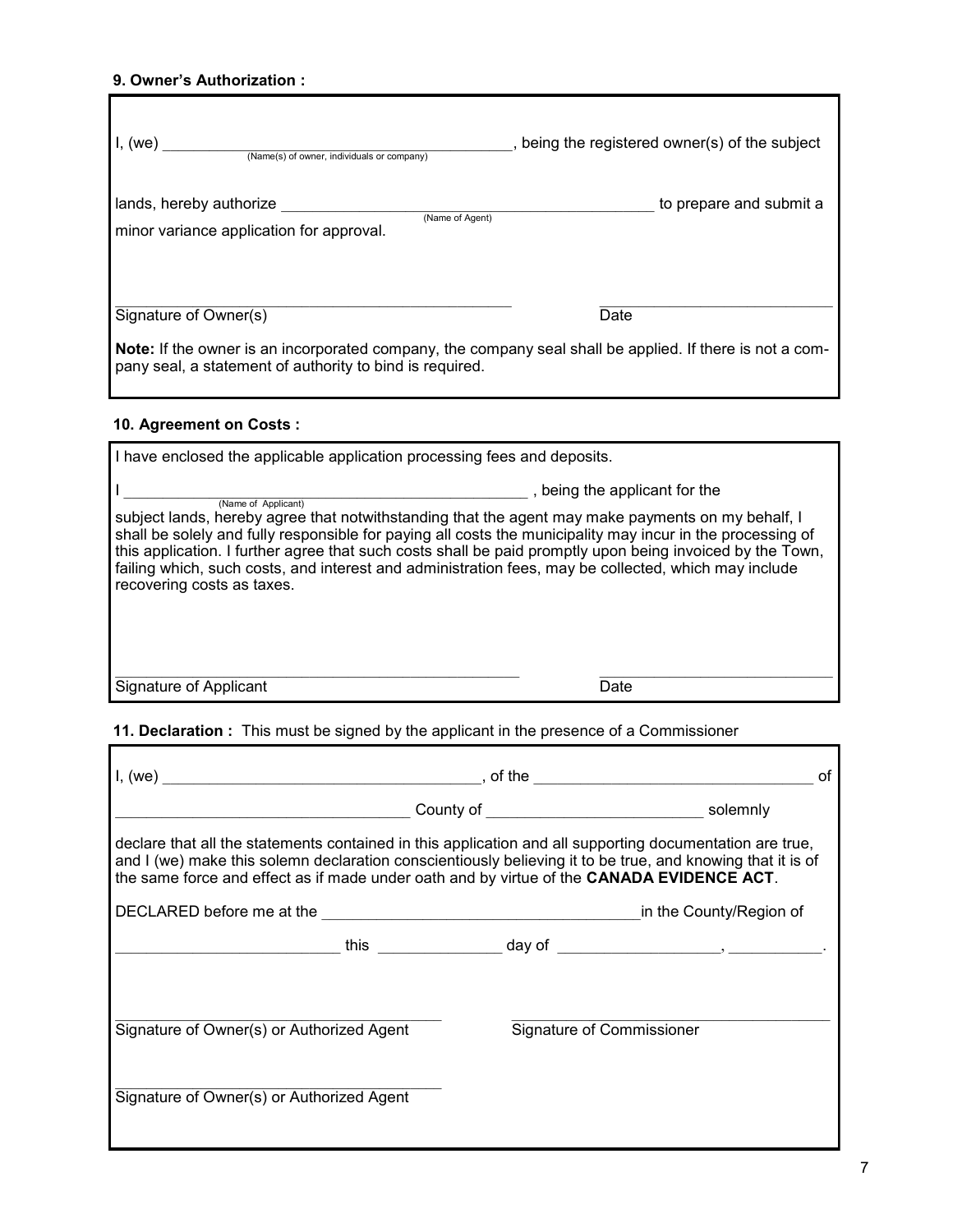#### **12. Applicant's Consent (Freedom of Information)**

In accordance with the provisions of the Planning Act, it is the policy of the Town of New Tecumseth to provide public access to all development applications and supporting documentation. In submitting this development application and supporting documentation, I

 $\Box$ , the applicant, hereby acknowledge the above-noted and provide my consent in accordance with the provisions of the Municipal Freedom of Information and Protection of Privacy Act that all the information in this application and any supporting documentation provided by myself, my agents, consultants and solicitors, as well as commenting letters or reports issued by the municipality and other review agencies will be part of the public record and will also be available to the general public.

Signature of Applicant Date Date Date

#### **13. Public Notification of Planning Application and Signage Agreement**

In compliance with the Planning Act, your application for consent will be circulated to affected parties who, in all probability will be visiting the site prior to submitting their comments. The area subject to the proposed minor variance must be clearly marked and posted 10 days prior to the hearing and remain posted until the date the appeal period expires.

It is the responsibility of the applicant to ensure the sign(s) is securely posted on the subject lands so that it is visible and legible from a public roadway. The Town has provided the sign for your convenience only, therefore the Town is not responsible for any damages from the improper posting of the sign. Please use the sign supplied and any extra posts or stakes supplied by owner and post it so it is clearly visible from the roadway.

In the event that the property is not marked, the Committee of Adjustment may decline to hear the application until such time as the posting of the sign has been completed and a date for the next hearing is available, or the Committee may deny the application. Any additional costs caused by the deferment shall be paid by the applicant, agent or solicitor. In the case of rural properties, the appropriate emergency number (911) must be part of the site address on the application.

I/We last the submitted a minor variance in the submitted a minor variance application to the Corporation of the Town of New Tecumseth, and hereby confirm that I/we have received the sign and acknowledge the information outlined in the above notice.

Dated this \_\_\_\_\_\_\_\_\_\_\_\_\_ day of \_\_\_\_\_\_\_\_\_\_\_\_\_\_\_\_\_\_\_\_\_\_\_\_\_, 20 \_\_\_\_\_\_.

Signature of Applicant The Signature of Witness

**\_\_\_\_\_\_\_\_\_\_\_\_\_\_\_\_\_\_\_\_\_\_\_\_\_\_\_\_\_\_\_\_\_\_\_\_\_\_\_** \_\_\_\_\_\_\_\_\_\_\_\_\_\_\_\_\_\_\_\_\_\_\_\_\_\_\_\_\_\_\_\_\_\_\_\_\_\_\_\_